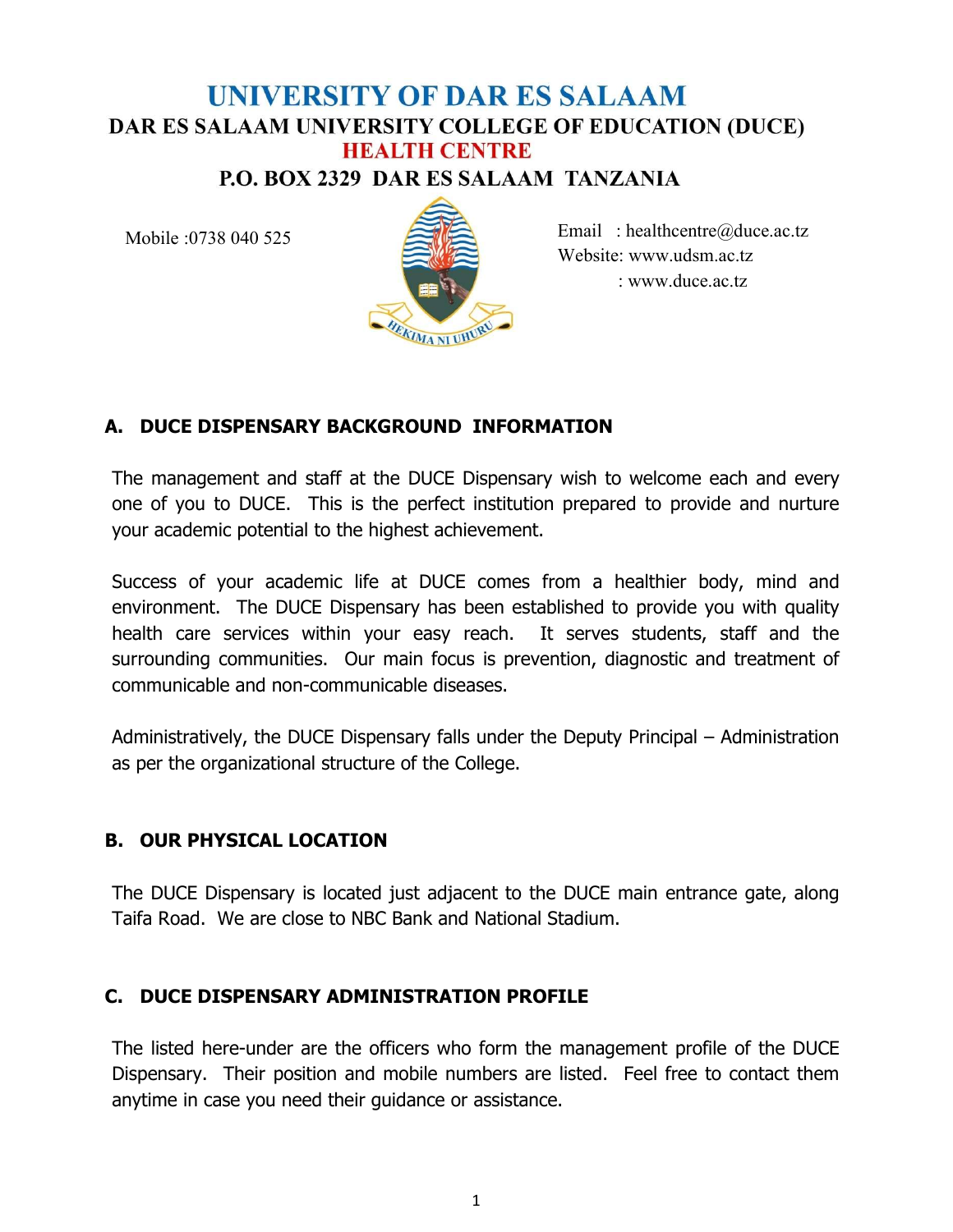| <b>FULL NAME</b> |                              | <b>POSITION</b>                     | <b>CONTACT</b> |
|------------------|------------------------------|-------------------------------------|----------------|
|                  | 1. Dr.Saning'o Sangeti       | Medical Officer In-Charge           | 0755 255 212   |
|                  | 2. Sr. Rukia Nyembo          | Nurse Officer In-Charge             | 0714 105 074   |
|                  | 3. Sr. Niwabigira Wilhelmina | <b>Assistant Matron</b>             | 0713 485 599   |
|                  | 4. Mr. Pontian Hondi         | $Head - Laboratory$                 | 0788 731 513   |
|                  | 5. Mr.Lugano Mwankemwa       | Head - Pharmacy                     | 0715 418 534   |
|                  | 6. Mr.Kenedy Kituye          | <b>Environmental Health Officer</b> | 0714 811 314   |

#### D. OUR SERVICES

- 1. Outpatient Care
- 2. Patient Observation services
- 3. Diagnostic Laboratory
- 4. Pharmacy
- 5. 24hrs Ambulance Services
- 6. Customized Health Check-ups
- 7. Special Youth Programmes
- 8. Medical Examination services
- 9. Community Outreach Services
- 10. VCT for HIV/AIDS
- 11. Reproductive and Child Health services

#### E. OPENING & CLOSING HOURS

We are open 24 HOURS, 7 DAYS A WEEK (Monday – Sunday)

#### F. PAYMENT SCHEME

The payment scheme is by CASH or HEALTH INSURANCE. Currently we ONLY serve members under the National Health Insurance Fund (NHIF).

 In the future we plan to link with other health insurance schemes. Kindly be informed that you can only receive healthcare services if you produce a valid health insurance card. Make sure that your NHIF card valid and in advance, just at the beginning of our academic year. Contact the office of Dean of Students for further information.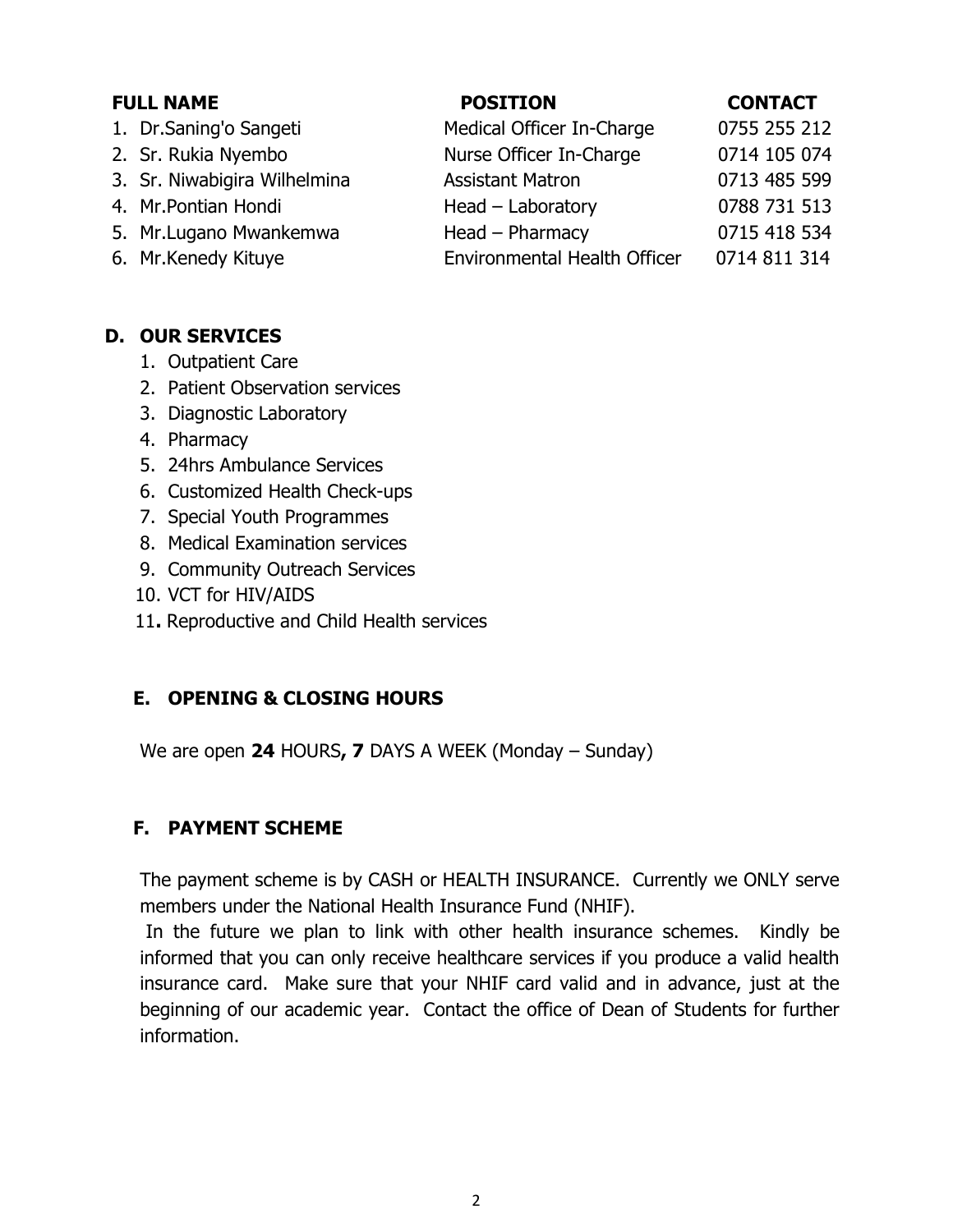## G. GENERAL INFORMATION TO STUDENTS

#### 1. A guide to staying healthier at DUCE

You are advised to check your health status regularly. If you develop any symptoms or be in a state of ill-health kindly visit the DUCE Dispensary immediately for early diagnosis and treatment. Late seeking of healthcare attention may negatively affect the recovery or outcome of your health problem.

You are also advised to observe high standards of hygienic practices everywhere and every time being it at the lecture theatres, in gatherings, cafeteria, vimbweta and at your room.

Dustbins have been put almost in all key places at the campus. Avoid littering the environment.

## 2. Alcohol, Drug abuse, HIV/AIDS and Sexually Transmitted Infections

You are advised to strictly avoid use of alcohol as this may affects your academic performance. Drinking impairs significantly your cognitive function. Decision making under the influence of alcohol may lead to serious untoward consequences.

You are also advised to protect yourself and others from HIV/AIDS. The best approach is to abstain from pre-marital sex. If you cannot abstain from sex then be faithful to your single uninfected partner and always use a condom consistently and persistently during sexual intercourse.

We provide free voluntary testing counselling (VCT) for HIV/AIDS. If you need advise on treatment and care (CTC) for HIV/AIDS feel free to consult us. Ethics, confidentially and privacy shall be highly observed.

#### 3. Transport and Road Safety

Road traffic accident (RTA) is currently a leading cause of mortality and morbidity in our country. Be advised to take all the necessary precautions when using motor vehicles. Of special note is the use of helmet every-time you ride on a motorcycle.

#### 4. Falling sick outside the College

In case you fall sick outside the College campus immediately notify the office of the Medical Officer In-Charge by any means possible such as through your fellow students and/or family members. You are free to receive healthcare services at any